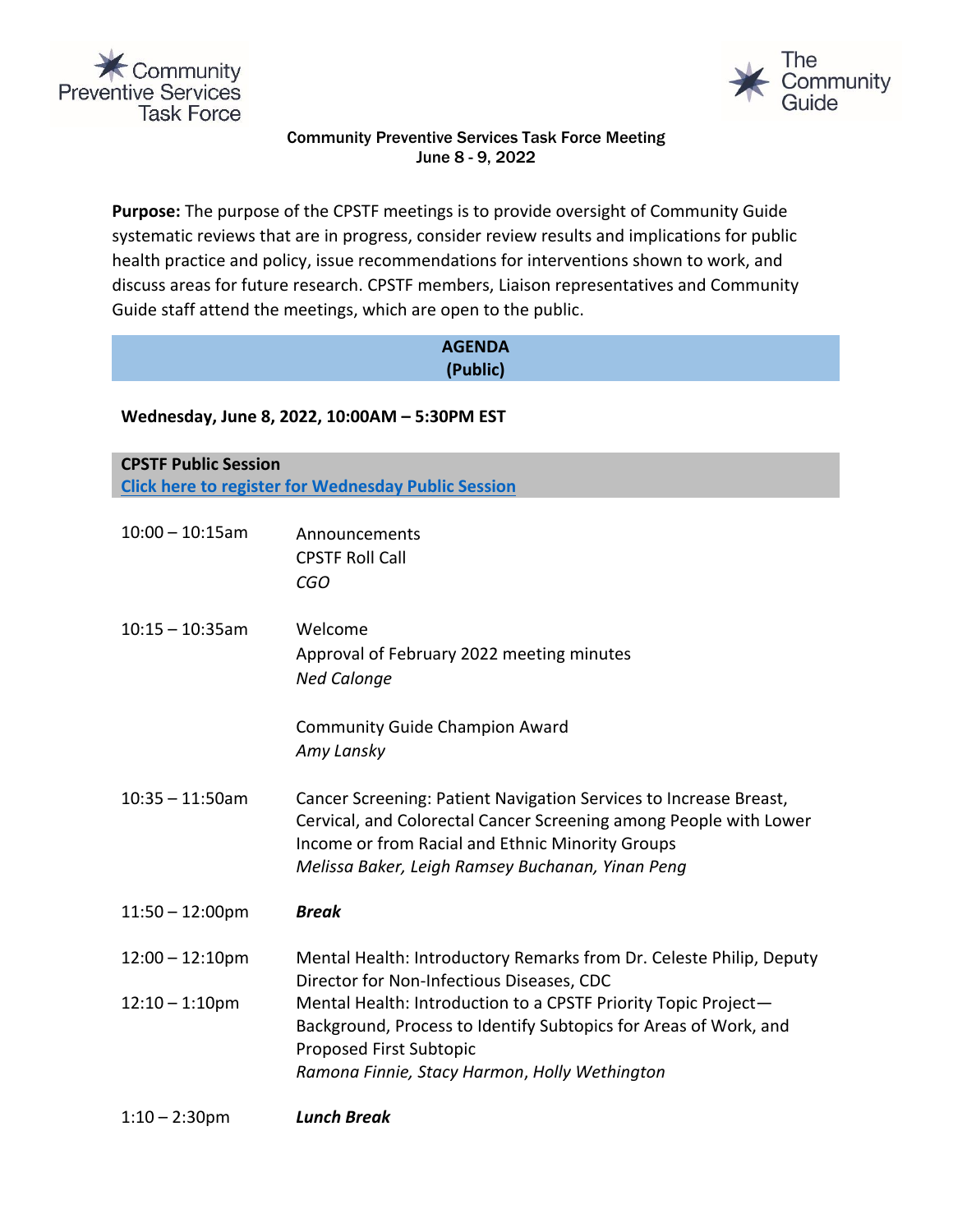



## Community Preventive Services Task Force Meeting June 8 - 9, 2022

## **CPSTF Public Session (same link as morning session) [Click here to register for Wednesday Public Session](https://cdc.zoomgov.com/webinar/register/WN_X4Mi3a7ITgCnGmTsE0_x1Q)**

| $2:30 - 4:00$ pm | Social Determinants of Health: Healthy School Meals for All<br>Interventions<br>Renee Stein, Ramona Finnie, Yinan Peng, Aparna Ramani                                                                                               |
|------------------|-------------------------------------------------------------------------------------------------------------------------------------------------------------------------------------------------------------------------------------|
| $4:00 - 4:15$ pm | <b>Break</b>                                                                                                                                                                                                                        |
| $4:15 - 5:30$    | Nutrition, Physical Activity, and Obesity: Physical Activity-<br>Effectiveness of Home-based Exercise Interventions to Improve<br>Physical Fitness among Adults 65 Years and Older<br>Stacy Harmon, Jeffrey Reynolds, David Hopkins |
| 5:30             | Adjourn                                                                                                                                                                                                                             |